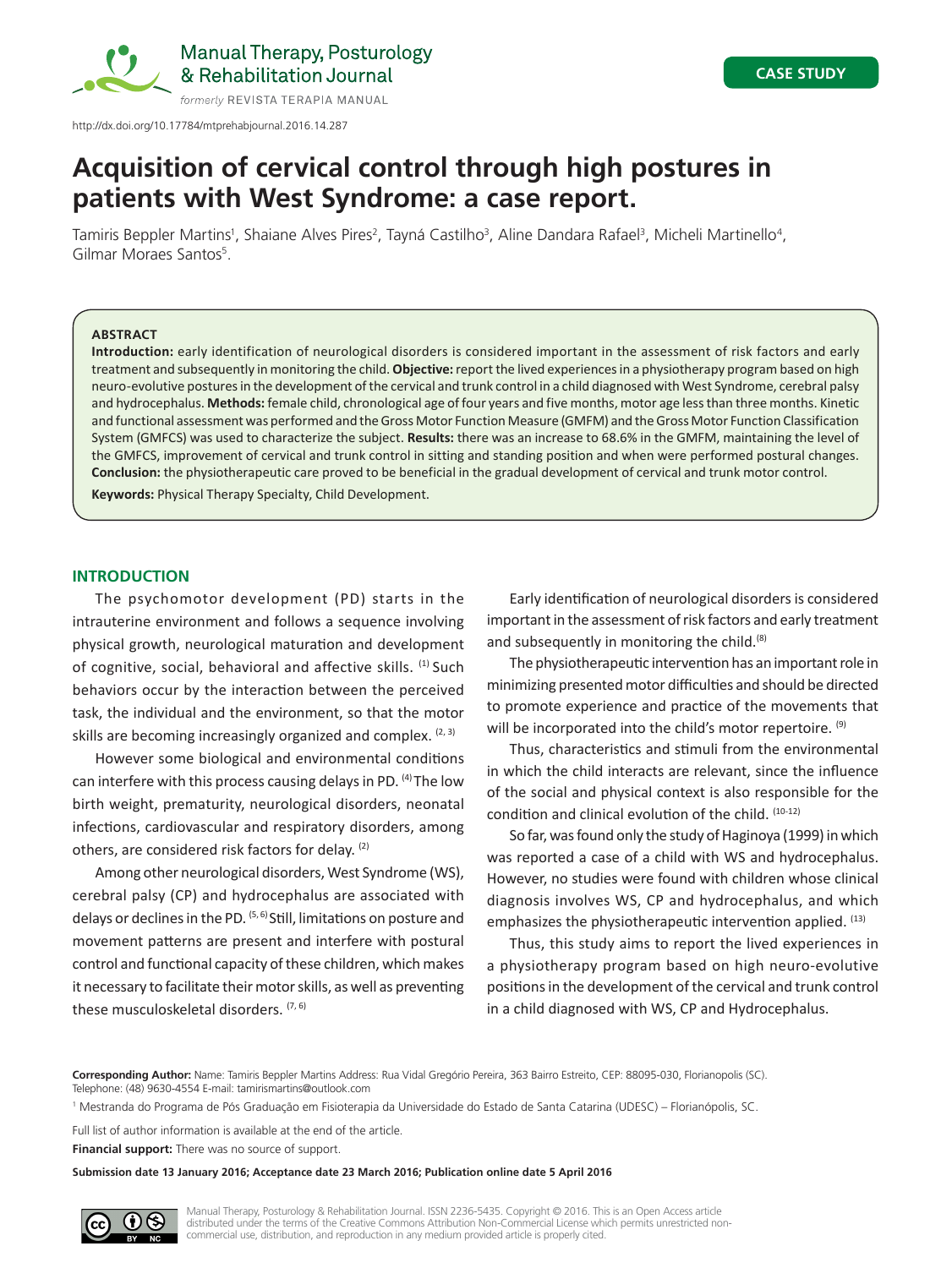

# **CASE DESCRIPTION**

A female child with clinical diagnosis of WS, CP and hydrocephalus, chronological age of four years and five months and motor age of three months participated in the study.

Data collection was performed at the School of Physiotherapy Clinic in the Health and Sports Sciences Center (CEFID) of Santa Catarina State University (UDESC), from March to June 2013, with the following protocol number: 263/2009.

The motor intervention occurred for two months in a period of 40 minutes twice a week, resulting in a total of 15 sessions.

A form containing anamnesis and physical examination (reflexes and postural reactions, postural change and motor performance in each position) was used for kinetic and functional evaluation.

The Gross Motor Function Measure (GMFM) and the Gross Motor Function Classification System (GMFCS) was used to characterize the subject. (14, 15)

## **Case Report**

Child named A.C.B.S., four years and five months, female, natural childbirth at term with birth-weight of 2665 g, 46 cm height, head circumference of 34 cm and Apgar of 9 and 10 in 1º and 5º minute, respectively. No prenatal and perinatal complications.

Epilepsy with subsequent diagnosis of WS, CP and hydrocephalus started with two months of age.

She underwent surgery, among which, the placement of ventriculoatrial shunts.

### **Initial Evaluation**

The GMFCS and the GMFM was applied in dimension A (lie down and roll). GMFCS ranked the subject at the level V and according to GMFM the score was 8.6%.

In supine was verified the preference of the head position to the right and active movement of upper limb surpassing the midline; in prone showed no cervical extension and upper limb support with trunk extension; when placed in sitting and standing position, requires maximum assistance and does not respond with cervical and trunk control.

In postural changes, performed log rolling from supine-toprone with preference to the left and in other positions have no aid in any movement.

Among the evaluated postural reactions and reflections, was observed the absence of the Rectification Reaction and the presence of the Babinski reflex bilaterally.

In postural evaluation was observed the presence of thoracic scoliosis with left convexity, lumbar kyphosis and equinovalgus feet.

## **Intervention**

Based on the initial evaluation, the treatment objectives were set to stimulate the comprehensive development of the child. The intervention from high postural changes was chosen with the intention of improving the antigravity control.

The procedures used were as follows:

1) Sitting position with the use of balls and rollers and the posterior support of the therapist in the head and trunk;

2) Standing position with subsequent support of the therapist, performing latero-lateral and anteroposterior discharge of weight;

3) Transfer from sitting to standing with maximum assistance of the therapist;

To the postural changes and maintenance of the postures were used as therapeutic resources a knee extension device and ankle-foot orthosis bilaterally. The supports were used in the frontal region, trunk and lower limbs by the therapist.

In all the attendances performed, was reinforced the necessity of encourage the active movement of the patient in the home environment most of the time in sitting position and postural changes. Also, were passed guidelines regarding the use of parapodium at home.

#### **Final Evaluation**

After the proposed physiotherapeutic intervention, was noted in the final evaluation that the GMFM score increased to 68.6% (dimension A) and GMFCS remained at the same level.

In supine was verified a better alignment of the head and bilateral active movement; when placed in the prone position on the proprioceptive ball, performed cervical and trunk extension with the support of the upper limbs; when placed in the sitting position and standing at the end of the 12 attendances, the patient maintained the cervical and trunk control, requiring only support in the hip region.

Moreover, in postural changes, rolling was performed with low waist dissociation and transfers from sitting to standing and from squatting to standing needed moderate assistance, starting every move and staying in the position for a few minutes.

Regarding the reflexes, the Babinski reflex was still present, but in lower amplitude and apparently the low waist dissociation in the movement of rolling benefited the Rectification Reaction.

In the posture evaluation was observed that the thoracic scoliosis with left convexity and the equinovalgus feet were still present, but the lumbar kyphosis decreased once the patient in sitting position remained with a better biomechanical alignment.

# **DISCUSSION**

The aim of this study was to report the lived experiences in a physiotherapy program based on high neuro-evolutive postures in the development of the cervical and trunk control in a child diagnosed with west syndrome, cerebral palsy and hydrocephalus.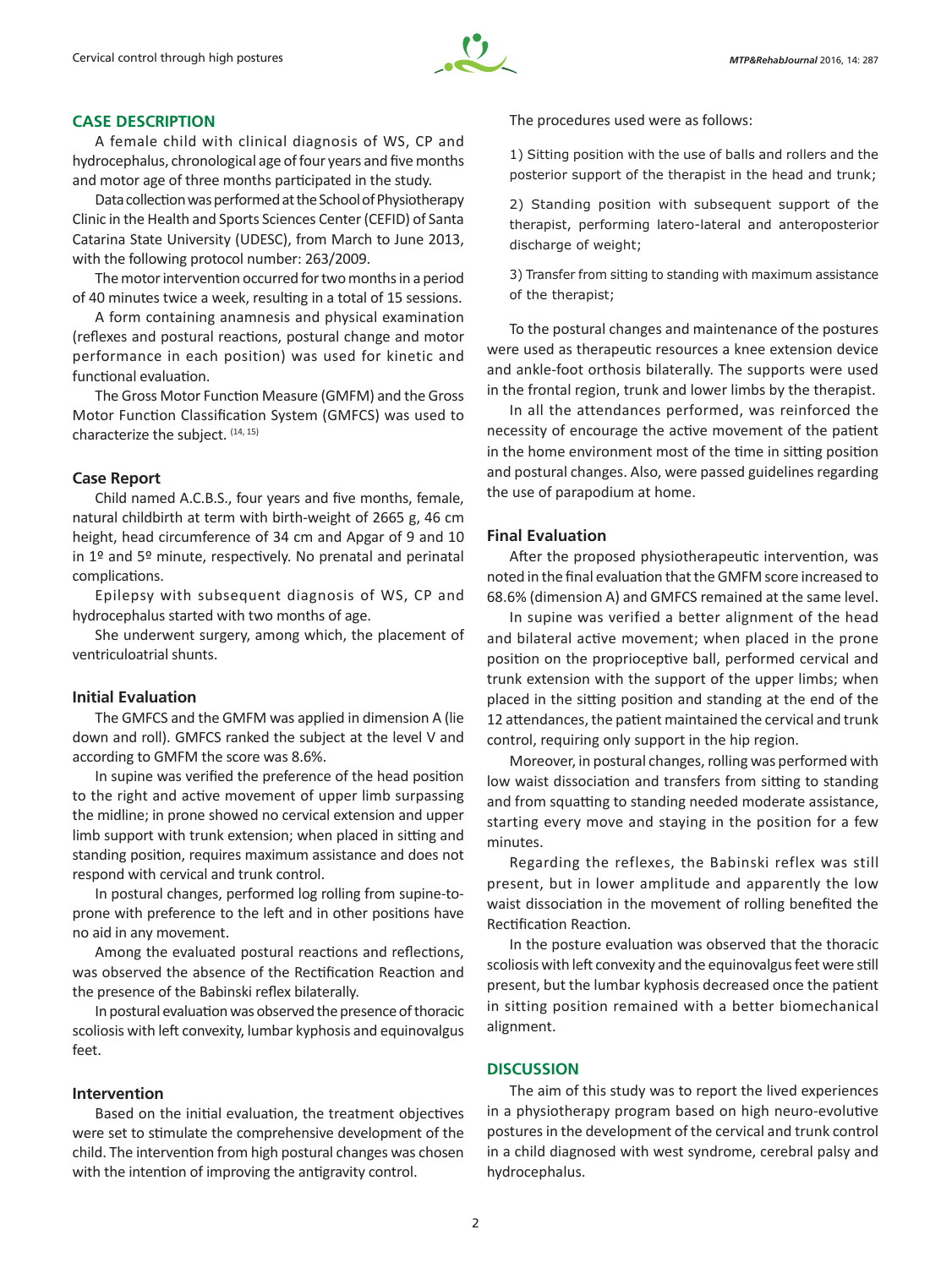

According to the initial results of GMFM and GMFCS, were observed severe restrictions in active mobility. Children with severe impairment, i.e., classified in four or five levels of the GMFCS tend to have percentiles below 30% in the GMFM. (16-18)

According to the clinical evaluation of motor function by GMFM-88, the average cutoff point is 40%, which represents children with lower capacity in motor skills.  $(19)$  In this study, the GMFM percentile was 8.6% and after the intervention this score was increased to 68.6%, indicating a better motor performance.

The severe motor impairment is related to the delay in the development of cervical control. (18) In the subject of this study was visualized that cervical and trunk control did not appear completed after physiotherapeutic intervention, however, was observed maintenance in postures with considered postural control and a greater active movement of the patient, in which she did not perform in the initiation of treatment.

In the intervention performed in this study was attempted to emphasize high postures, aiming to the comprehensive development of the child. According to Pacheco et al. (2012), physiotherapy is essential for children with neurological disorders reported here. (20)

The postural change from sitting to standing position is often trained during rehabilitation, being characterized as the coordinated action of all body segments, as well as the displacement of the body mass of a large support base until reaching a lower base which is the orthostatic position. (21-23)

The realization of the training focused on postural change used in this study cannot be beneficial when thinking about disease prognosis, but when it concerns the musculoskeletal alignment it is essential. Guidelines for the change of decubitus and maintenance of sitting position and standing position for the home environment are necessary. Also, the implementation of rehabilitation protocols which provide physical, social and cognitive benefits, e.g., standing position in parapodium protocol. (21, 24, 25)

The update and adequate knowledge along with trained professionals is essential to enable an ideal treatment aiming an improvement of the quality of life and the lower dependence of the individual.

## **CONCLUSION**

The physiotherapeutic care in this case, using predominantly high postures, proved to be beneficial in the gradual development of cervical and trunk motor control and increasing of motor skills assessed by GMFM.

#### **AUTHOR'S CONTRIBUTIONS:**

TBM and TC: Conception and development (from idea to research or article, created the hypothesis); TBM and TC: methodological design (planning methods to generate the results); GMS and MM: Supervision (responsible for the organization and execution of the project and manuscript writing); TBM and TC: Collection and processing of data (responsible for experiments, patients, data organization); SAP, ADR, TC and TBM: analysis / interpretation (responsible for statistical analysis, evaluation and presentation of results); SAP, ADR, TC and TBM: Search on literature (participated in the literature search and survey articles); TBM, TC, ADR and SAP: Writing (responsible for writing a substantive part of the manuscript); GMS and MM: Critical Review (reviewed the intellectual content of the manuscript before the final presentation).

#### **CONFLICTS OF INTEREST**

The authors declare that they have no conflicts of interest in the research.

#### **AUTHOR DETAILS**

2 Graduanda do curso Bacharelado em Fisioterapia da Universidade do Estado de Santa Catarina (UDESC). Florianópolis, (SC).

3 Fisioterapeuta graduada pela Universidade do Estado de Santa Catarina (UDESC). Florianópolis, (SC).

<sup>4</sup>Professora Mestre da Universidade do Estado de Santa Catarina (UDESC) do curso de graduação Bacharelado em Fisioterapia, Florianópolis, (SC).

5 Professor Doutor da Universidade do Estado de Santa Catarina (UDESC) do curso de graduação Bacharelado em Fisioterapia, Florianópolis, (SC).

# **REFERENCES**

- 1. Miranda LP, Resegue R, Figueiras ACM. A criança e o adolescente com proble¬mas do desenvolvimento no ambulatório de pediatria. J Pediatr. 2003;79:33-42.
- 2. Willrich A, Azevedo CCF, Fernandes JO. Desenvolvimento motor na infância: influência dos fatores de risco e programas de intervenção. Revista Neurociências. 2009;17(1):51-56.
- 3. Britto IT, Teixeira IR, Botêlho SM, Nery IG, Caricchio GMN. Concepção de mães acerca do desenvolvimento motor em crianças de 0 a 12 meses. Ciência & Desenvolvimento-Revista Eletrônica da FAINOR. 2011;4(1):144- 172.
- 4. Nascimento R, Piassão C. Avaliação e estimulação do desenvolvimento neuropsicomotor em lactentes institucionalizados. Revista Neurociências. 2010;18(4):496-478.
- 5. Monteiro M, Matos AP, Coelho R. A adaptação psicológica de mães cujos filhos apresentam Paralisia Cerebral: Revisão da literatura. Revista Portuguesa de Psicossomática. 2002;4(2):149-178.
- 6. Martinello M, Medeiros DL, Piucco EC, Ries LGK. Parâmetros cinemáticos da marcha de criança com paralisia cerebral: Comparação entre diferentes formas de apoio. Cadernos de Terapia Ocupacional da UFSCar. 2014;22:137-143.
- 7. Ries LGK, Michaelsen SM, Soares PSA, Monteiro VC, Allegretti KMG. Adaptação cultural e análise da confiabilidade da versão brasileira da Escala de Equilíbrio Pediátrica (EEP). Rev Bras Fisioter. 2012;16(3):205- 15.8.
- 8. Accardo PJ, Hoon AH. The challenge of cerebral palsy classification: The ELGAN study. Journal of Pediatrics. 2008;153:452–452.
- 9. Brianeze ACGS, Cunha AB, Peviani SM, Miranda VCR, Tognetti VBL, Rocha NACF, et al. Efeito de um programa de fisioterapia funcional em crianças com paralisia cerebral associado a orientações aos cuidadores: estudo preliminar. Fisioterapia em Pesquisa. 2009;16(1):40-45.
- 10. Mancini MC, Alves ACM, Schaper C, Figueiredo EM, Sampaio RF, Coelho ZAC, et al. Gravidade da paralisia cerebral e desempenho funcional. Revista Brasileira de Fisioterapia. 2004;8(3):254-60.
- 11. Monteiro CBM, Jakabi CM, Palma GCS, Torriani-Pasin C, Meira Junior CM. Aprendizagem motora em crianças com paralisia cerebral. Rev. Bras. Cresc. e Desenv. Hum. 2010;20(2):250-262.
- 12. Arroyo CT, Oliveira SRG. Atividade aquática e a psicomotricidade de crianças com paralisia cerebral. Motriz. 2007;13(2):97-105.
- 13. Haginoya K, Kona K, Tanaka S, Munakata M, Kato R, Nagai M, et al. The origin of hypsarrhythmia and tonic spasms in West syndrome: evidence from a case of porencephaly and hydrocephalus with focal hypsarrhythmia. Brain and Development. 1999;21(2):129-131.